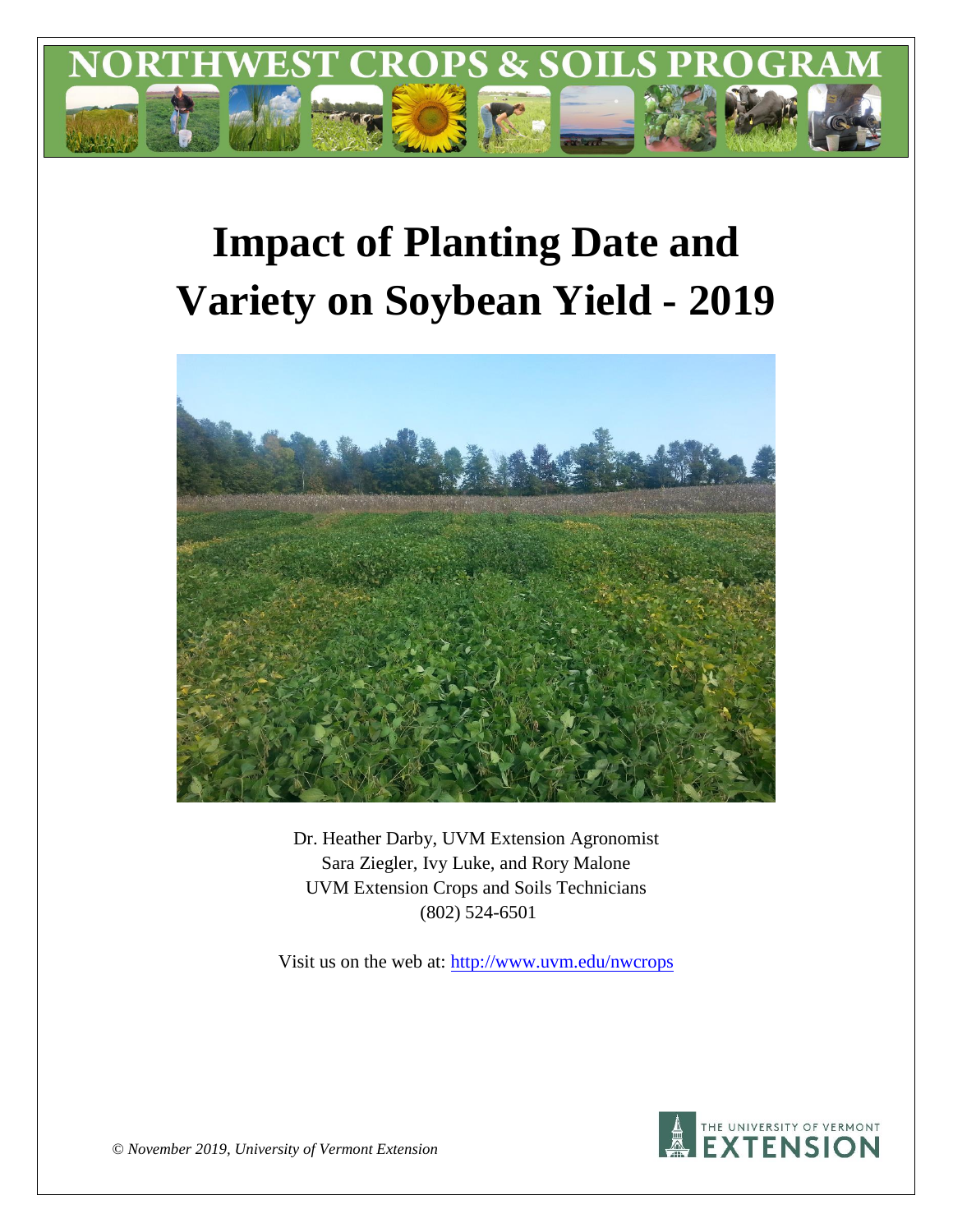## **2019 IMPACT OF PLANTING DATE AND VARIETY ON SOYBEAN YIELD Dr. Heather Darby, University of Vermont Extension [heather.darby\[at\]uvm.edu](mailto:heather.darby@uvm.edu?subject=2012%20Short%20Season%20Corn%20Report)**

In 2019, the University of Vermont Extension Northwest Crops and Soils Program investigated the impact of planting date and variety on soybean yield and quality at Borderview Research Farm in Alburgh, VT. Soybeans can be grown for human consumption, animal feed, and biodiesel. Livestock farmers are interested in producing more of their own grains and as a result, soybean acreage in Vermont is increasing. Given the short growing season in Vermont, it is important to understand optimum planting dates to obtain the highest yields. In an effort to support and expand the local soybean market throughout the northeast, the University of Vermont Extension Northwest Crop and Soils (NWCS) Program, as part of a grant from the Eastern Soybean Board, established a trial in 2019 to determine optimal planting dates for soybeans that maximize yield and quality in our northern climate.

# **MATERIALS AND METHODS**

The soil type at the Alburgh location was Benson rocky silt loam. The seedbed was prepared using a moldboard plow and then disked prior to seeding. The previous crop was industrial hemp. The plot design was a randomized block with split plots and four replications. The main plots were five planting dates and the split plots were two varieties with varying maturities (Tables 1 and 2).

#### **Table 1. Soybean varieties evaluated in Alburgh, VT, 2019.**

| <b>Variety</b> | Company      | <b>Traits</b>     | <b>Maturity group</b> |
|----------------|--------------|-------------------|-----------------------|
| SG0975         | Seedway, LLC | RR2Y              | 09                    |
| SG1776         | Seedway, LLC | RR <sub>2</sub> Y |                       |

RR2Y – Roundup Ready 2 Yield soybeans contain genes to increase the number of 3, 4, and 5-bean pods per plant.

|                                     | <b>Borderview Research Farm Alburgh, VT</b> |  |  |  |
|-------------------------------------|---------------------------------------------|--|--|--|
| Soil types                          | Benson rocky silt loam 8-15% slope          |  |  |  |
| Previous crop                       | Industrial hemp                             |  |  |  |
| Tillage operations                  | Moldboard plow and disc                     |  |  |  |
| Plot size (feet)                    | 5 x 20                                      |  |  |  |
| Row spacing (inches)                | 30                                          |  |  |  |
| Replicates                          | 4                                           |  |  |  |
| Starter fertilizer (gal $ac^{-1}$ ) | 5 gal $ac^{-1}$ 9-18-9                      |  |  |  |
| Planting dates                      | 17-May, 23-May, 31-May, 7-Jun, 13-Jun       |  |  |  |
| Harvest date                        | 15- $Oct$                                   |  |  |  |

#### **Table 2. Soybean trial specifics for Alburgh, VT, 2019.**

Plots were planted on 17-May, 23-May, 31-May, 7-Jun, 13-Jun with a 4-row cone planter with John Deere row units fitted with Almaco seed distribution units (Nevada, IA). Starter fertilizer (9-18-9) was applied at a rate of 5 gal ac<sup>-1</sup>. Plots were 20' long and consisted of two rows spaced at 30 inches. The seeding rate was 185,000 seeds ac<sup>-1</sup>. Plots were monitored for pest and disease pressure throughout the season. On 27-Aug plots were assessed for severity of infection with downy mildew (Peronospora manshurica), bacterial blight (Pseudomonas syringae pv. glycinea), and damage from Japanese beetles. These were the only pests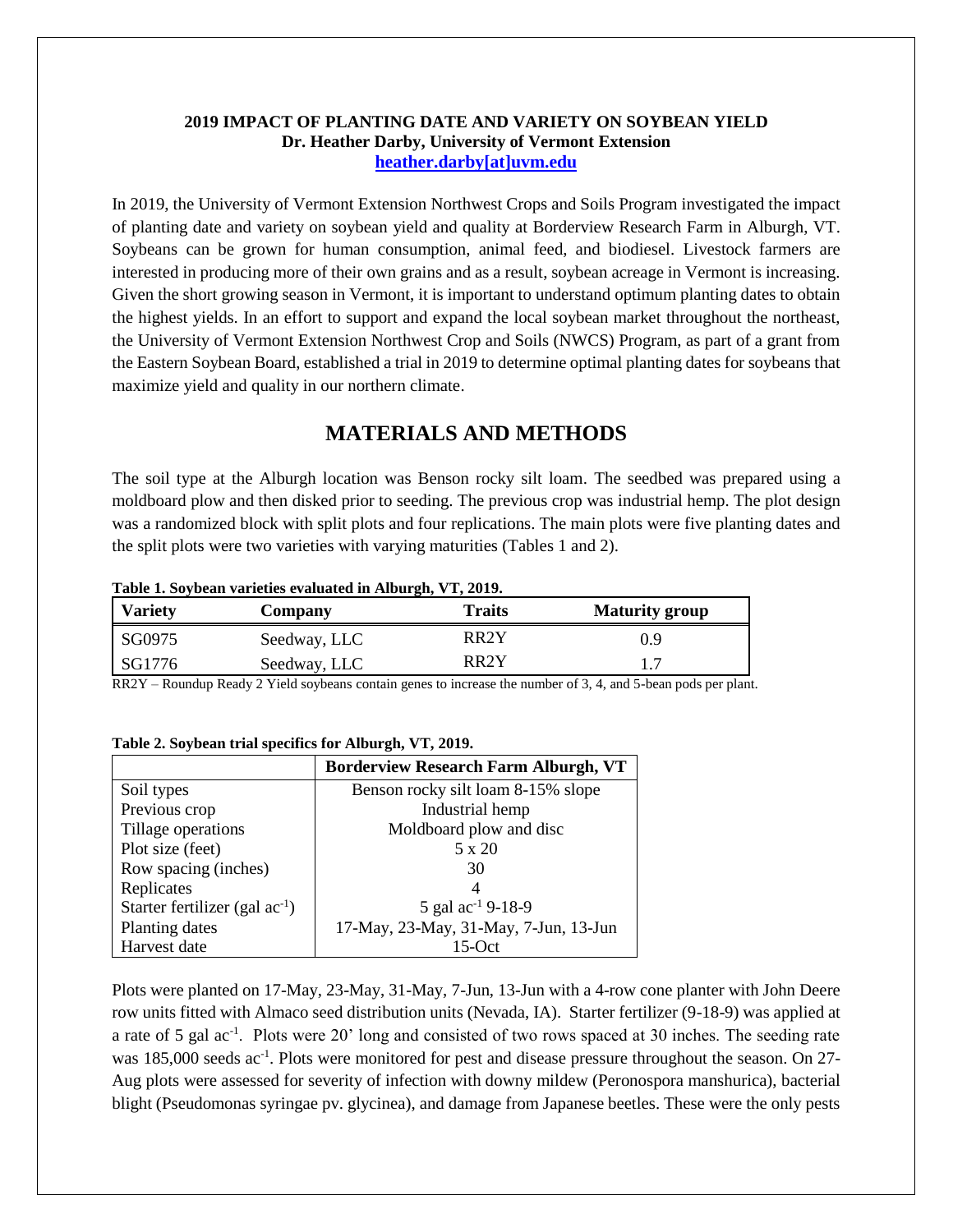and diseases observed in the trial. Assessments were made by inspecting each plot and assigning a rating from 0 to 5, where 0 equated to damage/infection not present and 5 equated to infection or damage present on 100% of leaf area.

On 15-Oct, the soybeans were harvested using an Almaco SPC50 small plot combine. Seed was cleaned with a small Clipper M2B cleaner (A.T. Ferrell, Bluffton, IN). They were then weighed for plot yield, tested for harvest moisture and test weight using a DICKEY-John Mini-GAC Plus moisture and test weight meter. Soybean oil was extruded from the seeds with an AgOil M70 oil press on 14-Nov, and the amount of oil captured was measured to determine oil content and oil yield.

Yield data and stand characteristics were analyzed using mixed model analysis using the mixed procedure of SAS (SAS Institute, 1999). Replications within trials were considered random effects, and treatments were treated as fixed. Treatment mean comparisons were made using the Least Significant Difference (LSD) procedure when the F-test was considered significant ( $p<0.10$ ). Variations in yield and quality can occur because of variations in genetics, soil, weather, and other growing conditions. Statistical analysis makes it possible to determine whether a difference among hybrids is real or whether it might have occurred due to other variations in the field. At the bottom of each table a LSD value is presented for each variable (i.e. yield). Least Significant Differences (LSDs) at the 0.10 level of significance are shown. Where the difference between two hybrids within a column is equal to or greater than the LSD value at the bottom of

the column, you can be sure that for 9 out of 10 times, there is a real difference between the two hybrids. In this example, hybrid C is significantly different from hybrid A but not from hybrid B. The difference between C and B is equal to 1.5, which is less than the LSD value of 2.0. This means that these hybrids did not differ in yield. The difference between C and A is equal to 3.0, which is greater than the LSD value of 2.0. This means that the yields of these hybrids were significantly different from one another.

| <b>Hybrid</b> | Yield  |
|---------------|--------|
| A             | 6.0    |
| B             | $7.5*$ |
| ⊖             | $9.0*$ |
| LSD           | 2.0    |

## **RESULTS**

Weather data was recorded with a Davis Instrument Vantage Pro2 weather station, equipped with a WeatherLink data logger at Borderview Research Farm in Alburgh, VT (Table 3). Overall the season began cooler and wetter than normal but became hot and dry in the middle of the summer. July brought above normal temperatures and little rainfall. The longest period without rainfall in July lasted 12 days. This dry period, which occurred around the time of pod formation, may have negatively impacted soybean plant growth and productivity. However, these warm conditions did provide optimal Growing Degree Days (GDDs) through the season with a total of 2211 GDDs accumulated Jun-Sep, 197 above normal.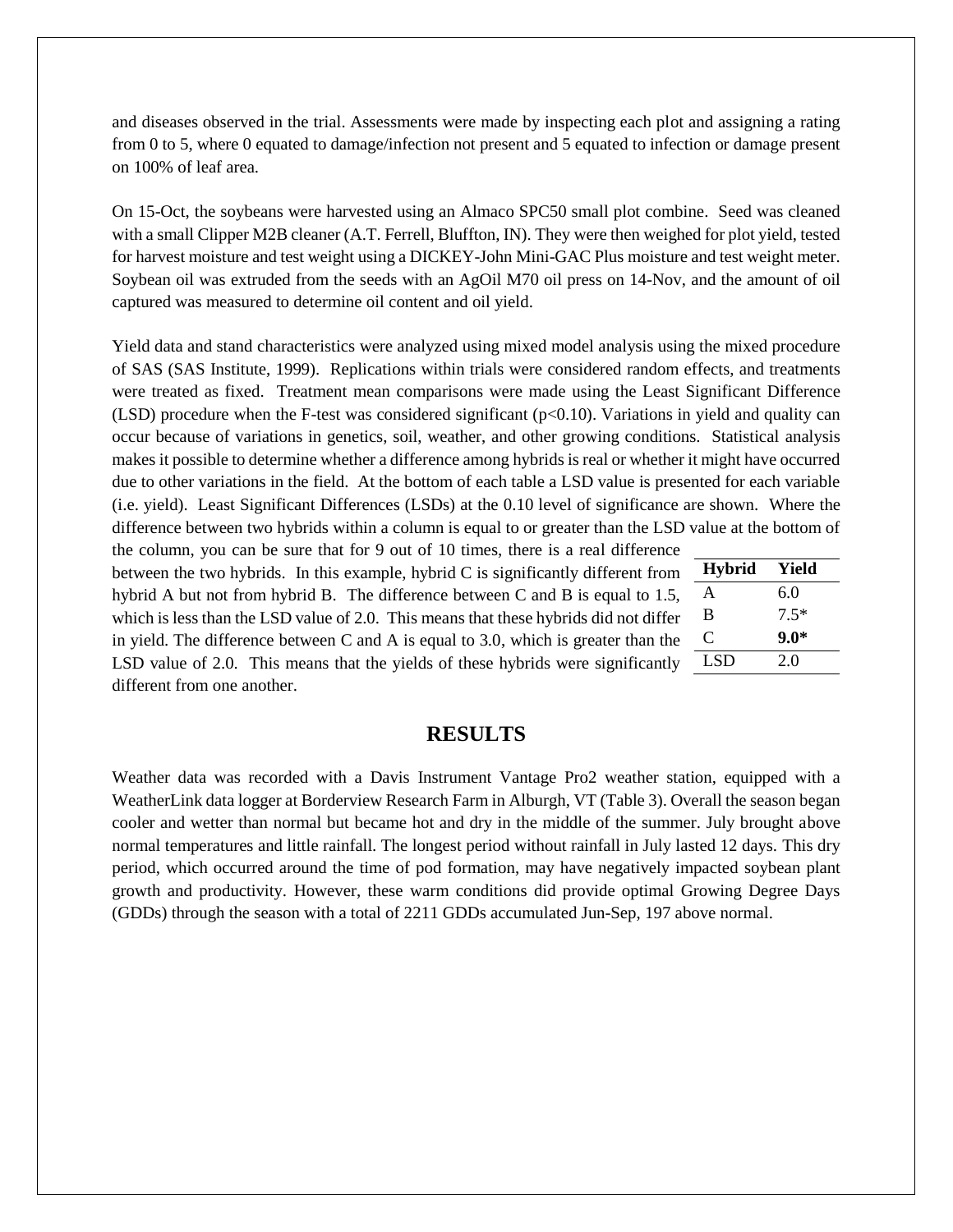| Alburgh, VT                         | June    | July    | <b>August</b> | <b>September</b> | <b>October</b> |
|-------------------------------------|---------|---------|---------------|------------------|----------------|
| Average temperature $({}^{\circ}F)$ | 64.3    | 73.5    | 68.3          | 60.0             | 50.4           |
| Departure from normal               | $-1.46$ | 2.87    | $-0.51$       | $-0.62$          | 2.22           |
|                                     |         |         |               |                  |                |
| Precipitation (inches)              | 3.06    | 2.34    | 3.50          | 3.87             | 6.32           |
| Departure from normal               | $-0.63$ | $-1.81$ | $-0.41$       | 0.23             | 2.72           |
|                                     |         |         |               |                  |                |
| Growing Degree Days (base 50°F)     | 446     | 716     | 568           | 335              | 146            |
| Departure from normal               | $-29$   | 76      | $-13$         | 17               | 146            |

#### **Table 3. Weather data for Alburgh, VT, 2019.**

Based on weather data from a Davis Instruments Vantage Pro2 with WeatherLink data logger. Historical averages are for 30 years of NOAA data (1981-2010) from Burlington, VT.

## *Impact of Variety x Planting Date Interactions*

There was a significant variety x planting date interaction for test weight indicating that the maturities responded differently in terms of test weight when planted on different dates. Generally, as planting dates become later, farmers must modify varieties to fit the length of the growing season. Hence, with later planting dates generally shorter season varieties begin to outperform longer season types. This trend was not observed this year as the 1.7 maturity group variety produced soybeans with higher test weight than the 0.9 maturity group variety at most planting dates including the later ones (Figure 1). The highest test weight was obtained by planting the late maturing variety on the third date and the early maturing variety on the fourth planting. A similar trend was observed in our 2018 trial.



**Figure 1. Soybean variety x planting date interaction for test weight, 2019.**

## *Impact of Variety*

The two soybean maturities performed significantly different in terms of yield, test weight, and oil yield, but were statistically similar in all other harvest characteristics (Table 4). Moisture at harvest averaged 15.2% and did not differ statistically, indicating that both the longer and shorter season varieties reached similar maturity by the time of harvest. Both required some drying prior to storage. Similarly, populations were low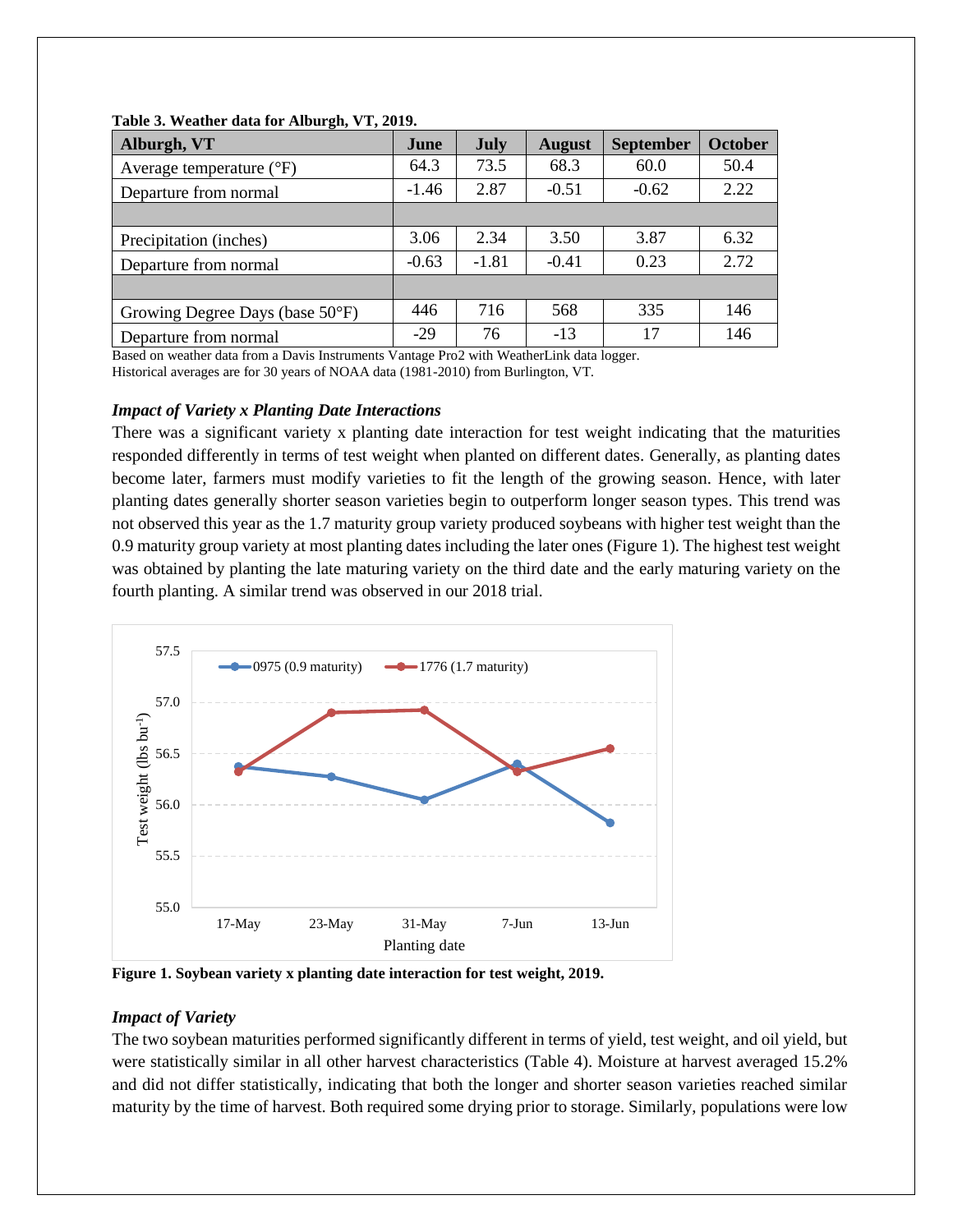for both varieties likely due to variable weather conditions following planting. Test weights varied slightly between varieties with the later maturing variety producing seed with a test weight of 56.6 lbs bu<sup>-1</sup>, 0.4 lbs bu<sup>-1</sup> higher than the early maturing variety. However, both were below the target of 60 lbs bu<sup>-1</sup> likely due to low rainfall throughout the growing season leading to reduced seed fill. Yields also varied statistically between the two varieties. The late maturing variety, 1776, yielded 3915 lbs ac<sup>-1</sup> or 65.3 bu ac<sup>-1</sup>. Overall, this was 757 lbs ac-1 more than the early maturing variety. Because the varieties had similar oil contents, oil yield was significantly higher in the later maturing variety, which produced  $34.6$  gal ac<sup>-1</sup>,  $5.5$  gal ac<sup>-1</sup> more than the early maturing variety.

| <b>Variety</b>    | <b>Maturity</b><br>group | <b>Population</b> | <b>Harvest</b><br>moisture | <b>Test</b><br>weight  | Yield $@13\%$<br>moisture |                | Oil<br>content | Oil yield                     |                      |
|-------------------|--------------------------|-------------------|----------------------------|------------------------|---------------------------|----------------|----------------|-------------------------------|----------------------|
|                   |                          | plants $ac^{-1}$  | $\frac{0}{0}$              | $lbs$ bu <sup>-1</sup> | $lbs$ ac <sup>-1</sup>    | $bu$ $ac^{-1}$ | %              | $\text{lbs}$ ac <sup>-1</sup> | $\text{gal ac}^{-1}$ |
| SG0975            | 0.9                      | 119645            | 15.2                       | 56.2                   | 3158                      | 52.6           | 6.98           | 194                           | 29.1                 |
| SG1776            | 1.7                      | 132132            | 15.3                       | 56.6                   | 3915                      | 65.3           | 6.74           | <b>230</b>                    | 34.6                 |
| LSD $(p = 0.10)$  |                          | NS                | NS                         | 0.231                  | 466                       | 221            | 3.68           | 28.4                          | 4.28                 |
| <b>Trial Mean</b> |                          | 125888            | 15.2                       | 56.4                   | 3291                      | 3567           | 59.0           | 212                           | 31.9                 |

**Table 4. Harvest characteristics of soybeans by variety, 2019.**

The top performing variety is indicated in **bold**.

NS- Not statistically significant.

Varieties also differed in defoliation due to Japanese beetles (Table 5). Overall the damage due to Japanese beetles was low, averaging <40% of the leaf area. The early maturing soybean variety had a statistically higher rating than the later maturing variety. This may be due to the stage of maturity and therefore the attractiveness to the beetles at the time the Japanese beetle population expanded. Yields were higher in the later maturing variety; however, it is not clear that the Japanese beetle defoliation impacted these yields.

| <b>Variety</b>    | <b>Maturity</b><br>group | <b>Downy</b><br>mildew | <b>Bacterial</b><br>blight | <b>Japanese</b><br>beetles |  |
|-------------------|--------------------------|------------------------|----------------------------|----------------------------|--|
|                   |                          |                        | 0-5 rating scale†          |                            |  |
| SG0975            | 0.9                      | 1.00                   | 0.000                      | 1.90                       |  |
| SG1776            | 1.7                      | 0.90                   | 0.000                      | 1.35                       |  |
| LSD $(p = 0.10)$  |                          | <b>NS</b>              | <b>NS</b>                  | 0.179                      |  |
| <b>Trial Mean</b> |                          | 0.95                   | 0.000                      | 1.63                       |  |

#### **Table 5. Disease and insect pressure of soybeans by variety, 2019.**

†0 to 5 rating, where 0 equated to damage/infection not present and 5 equated

to infection or damage present on 100% of leaf area.

The top performing variety is indicated in **bold**.

NS- Not statistically significant.

#### *Impact of Planting Date*

Harvest moistures ranged from 14.7% to 15.6%. Statistically, there was no difference in soybean moisture contents at harvest between the five planting dates. Test weights ranged from 56.2 to 56.6 lbs bu<sup>-1</sup>. There was no significant difference in test weight between planting dates, and all produced soybeans with test weights below the industry standard of 60 lbs bu<sup>-1</sup>. Planting date significantly impacted soybean yield (Table 6). Soybean yields ranged from 3249 to 3993 lbs  $ac^{-1}$  or 54.2 to 66.5 bu  $ac^{-1}$ . The seed yield was significantly higher for the planting dates of 31-May and 7-Jun, and the yields were almost 10 lb bu<sup>-1</sup> more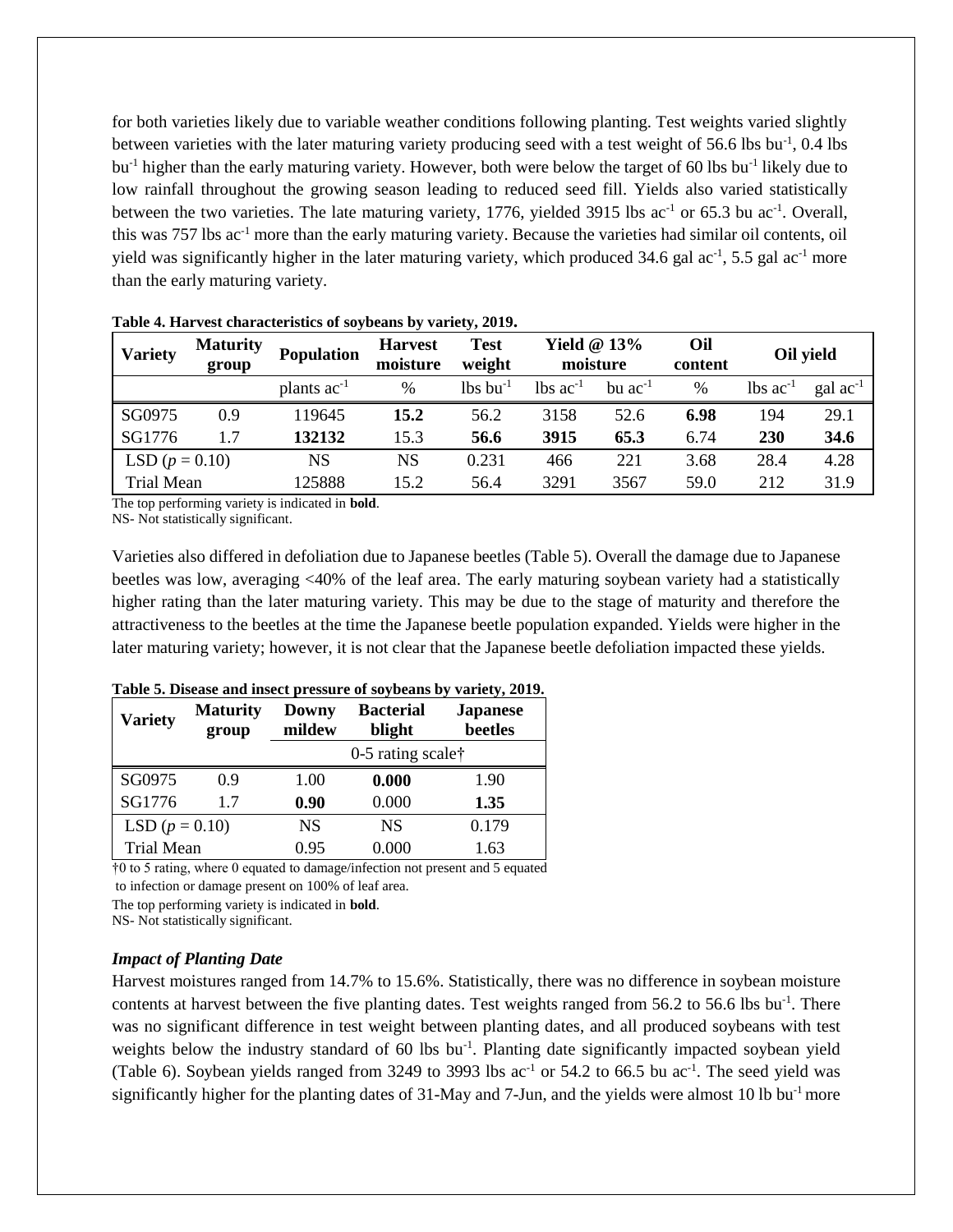than any of the other three planting dates (Figure 2). The five planting dates performed statistically similar in oil content and oil yield.

| <b>Planting date</b> | <b>Population</b> | <b>Harvest</b><br>moisture | <b>Test</b><br>weight  | Yield $@13\%$<br>moisture |                | Oil<br>content | Oil yield              |                      |
|----------------------|-------------------|----------------------------|------------------------|---------------------------|----------------|----------------|------------------------|----------------------|
|                      | plants $ac^{-1}$  | $\frac{0}{0}$              | $lbs$ bu <sup>-1</sup> | $\ln$ s ac <sup>-1</sup>  | $bu$ $ac^{-1}$ | $\frac{0}{0}$  | $lbs$ ac <sup>-1</sup> | $\text{gal ac}^{-1}$ |
| $17-May$             | 126324            | 14.7                       | 56.4                   | 3249                      | 54.2           | 6.86           | 195                    | 29.3                 |
| $23-May$             | 133584            | 15.3                       | 56.6                   | 3391                      | 56.5           | 7.59           | 226                    | 34.0                 |
| $31-May$             | 129228            | 15.4                       | 56.5                   | 3993                      | 66.5           | 6.80           | 234                    | 35.3                 |
| $7-Jun$              | 121968            | 15.6                       | 56.4                   | 3793*                     | $63.2*$        | 6.69           | 224                    | 33.7                 |
| $13$ -Jun            | 118338            | 15.4                       | 56.2                   | 3259                      | 54.3           | 6.37           | 180                    | 27.1                 |
| LSD $(p = 0.10)$     | <b>NS</b>         | <b>NS</b>                  | <b>NS</b>              | 349                       | 5.82           | <b>NS</b>      | <b>NS</b>              | <b>NS</b>            |
| Trial Mean           | 125888            | 15.2                       | 56.4                   | 3567                      | 59.0           | 6.86           | 212                    | 31.9                 |

**Table 6. Harvest characteristics of soybeans by planting date, 2019.**

The top performing planting date is indicated in **bold**.

Within a column, planting dates with the asterisk (\*) did not differ significantly from the top performer.

NS- Not statistically significant.



**Figure 2. Soybean yield across five planting dates, 2019.** Treatments that share a letter were statistically similar.

Planting dates differed significantly in downy mildew severity, but not in Japanese beetle defoliation (Table 7). The severity of downy mildew, on a 0-5 scale, ranged from 0.375 in the first planting date to 1.25 in the fourth planting date. The later planting dates at the end of May to mid-June had higher downy mildew severity than the earlier planting dates.